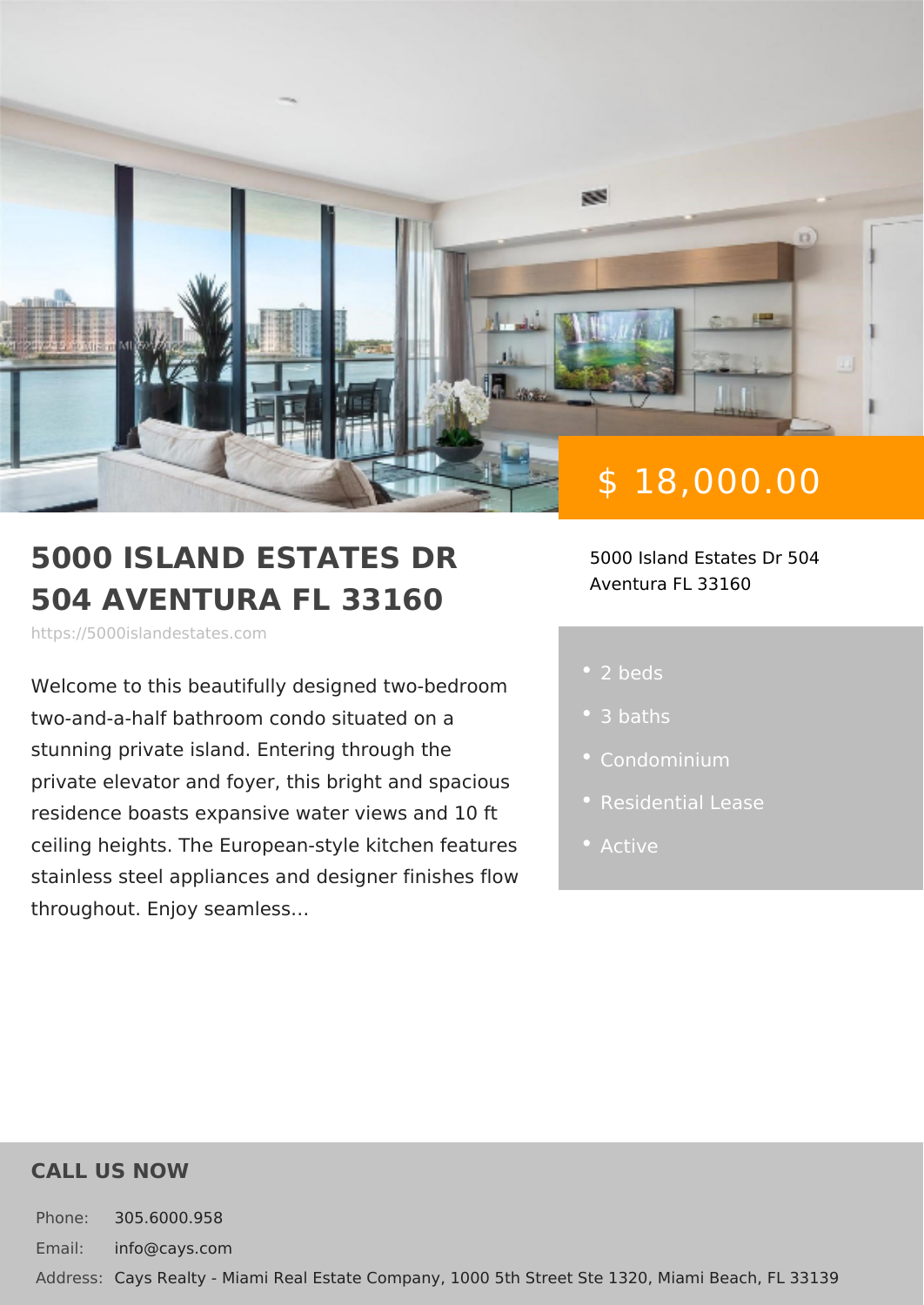# BASIC FACTS

Date added: 6/22/22 MLS #: A11207215 Post Update @022-07-05 13:14:56Bedrooms2 Bathrooms3 Bathrooms Half: Bathrooms Fu2I: Area: 2350 sq ft Lot Size Unifsquare Feet Year buil 2:018 StatusActive Type Condominium

ROOMS & UNITS DESCRIPTION

Unit Numbe<sub>5:04</sub>

LOCATION DETAILS

County Or Paris/liami-Dade County

PROPERTY DETAILS

Subdivision NamPeRIVE CONDO Parcel Number-28-22-02-054-1110

PROPERTY FEATURES

CALL US NOW

Phone: 305.6000.958 Email: info@cays.com Addres Cays Realty - Miami Real Estate Company, 1000 5th Street Ste 1320, Mia